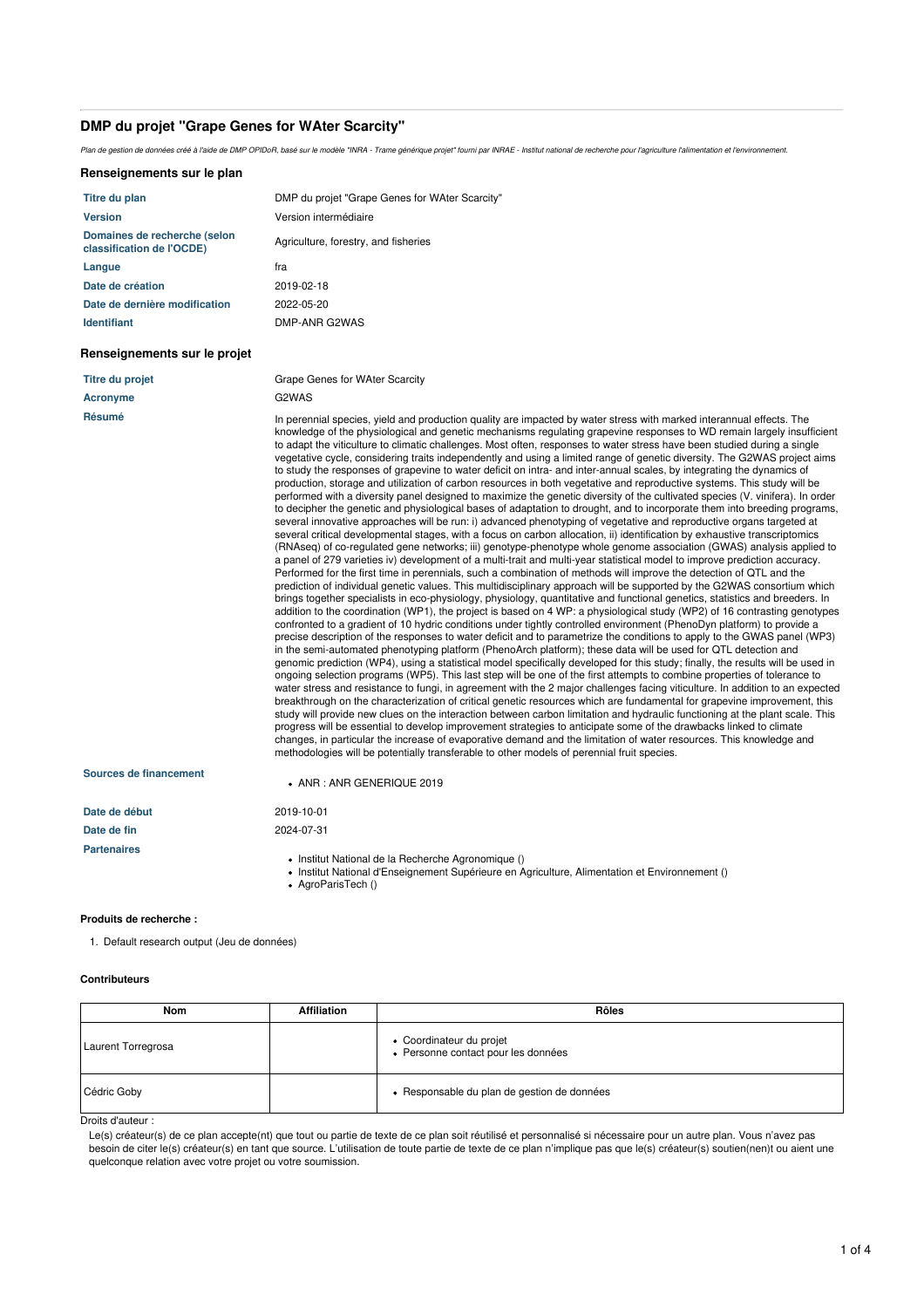# **DMP du projet "Grape Genes for WAter Scarcity"**

# **Informations sur le plan de gestion**

Cédric Goby and Vincent Nègre

Institut National de la Recherche Agronomique, France

01/02/2019

2.0

10/04/2019

### **Informations sur le projet**

ANR AAPG2019 - G2WAS -Grape Genes for WAter Scarcity

Agence nationale de la recherche (ANR) - French Research Agency

# Acronym: G2WAS - Grape Genes for WAter Scarcity

Long title: Genetic architecture of the tolerance to water deficit in a perennial fruit species ( *V. vinifera*)

AAPG2019

G2WAS

#### **G2WAS -G**rape **G**enes for **WA**ter **S**carcity

Institut National de la Recherche Agronomique, France

Montpellier SupAgro - Institut National d'Etudes Supérieures Agronomiques de Montpellier AgroParisTech IFV - Institut Français de la Vigne et du Vin

Montpellier SupAgro

58 months (1/10/219 to 31/7/2024)

# **Présentation succincte des données du projet**

**Identification of Partners in charge of data production : P1: INRA and SUPAGRO (AGAP) P2: INRA and SUPAGRO (LEPSE)**

### **P3: IFV**

**Data description by category**

#### **1. Genotypic data** 1.1 GBS (reused data\*): **P1**

63 kSNPs for 279 grapevine varieties, from Flutre et al (in preparation and ICGBG Bordeaux 2018), to be used for GWAS in WP4, in combination with new genotypic and phenotypic data (see below)

### \*will be open when published

1.2. Capture (new data): **P1**

20-40 kSNPs for 279 grapevine varieties, to be generated by capture in regions insufficiently covered, with QTLs related to response to drought, or with genes differentially transcribed under drought, to be produced in WP3

### **2. Transcriptional data: P1**

2.1. Microvine berry development (reused data)<br>RNAseq done for 3 microvines lines and 7 developmental stages of berry development.<br>These data will be free for research as soon published and under Poupelain/SupAgro agreemen

2.2 Transcriptional data (new data): **P1 and P2**

RNAseq expression data for 6 grapevine genotypes showing specific physiological responses to WD, under 2 WD conditions, on 2 organs (fruits and shoots), with 3 replicates, to be produced in WP2

# **3. Phenotypic data (new data): P1 and P2**

For 16 grapevine genotypes under 10 watering conditions, to be produced in WP2: **P1 and P2**

- Vegetative traits: interannual C allocation (carbohydrates content in different organs) starting at véraison (before stress application), daily transpiration, midday gas exchange, chlorophyll fluorescence, predawn- and m

- Reproductive traits: yield components at maturity (cluster number and weight, berry weight), cluster growth at least weekly, berry development and composition at two stages (sugars, acids, ions, anthocyanins and<br>proantho

For 279 grapevine varieties under 2 watering conditions, with 2 replicates, to be produced in WP3: **P1 and P2**

- Vegetative traits: interannual C allocation (carbohydrates content in different organs) starting at véraison (before stress application), daily transpiration, shoot growth weekly (by image analysis), photosynthetic activ

- Reproductive traits: yield components at maturity (cluster number and weight, berry weight), cluster growth weekly, berry development and composition at two stages (sugars, acids and ions contents)<br>4. Seeds and informati

Previous data + new genotypic data : P3

Previous agronomic data : P3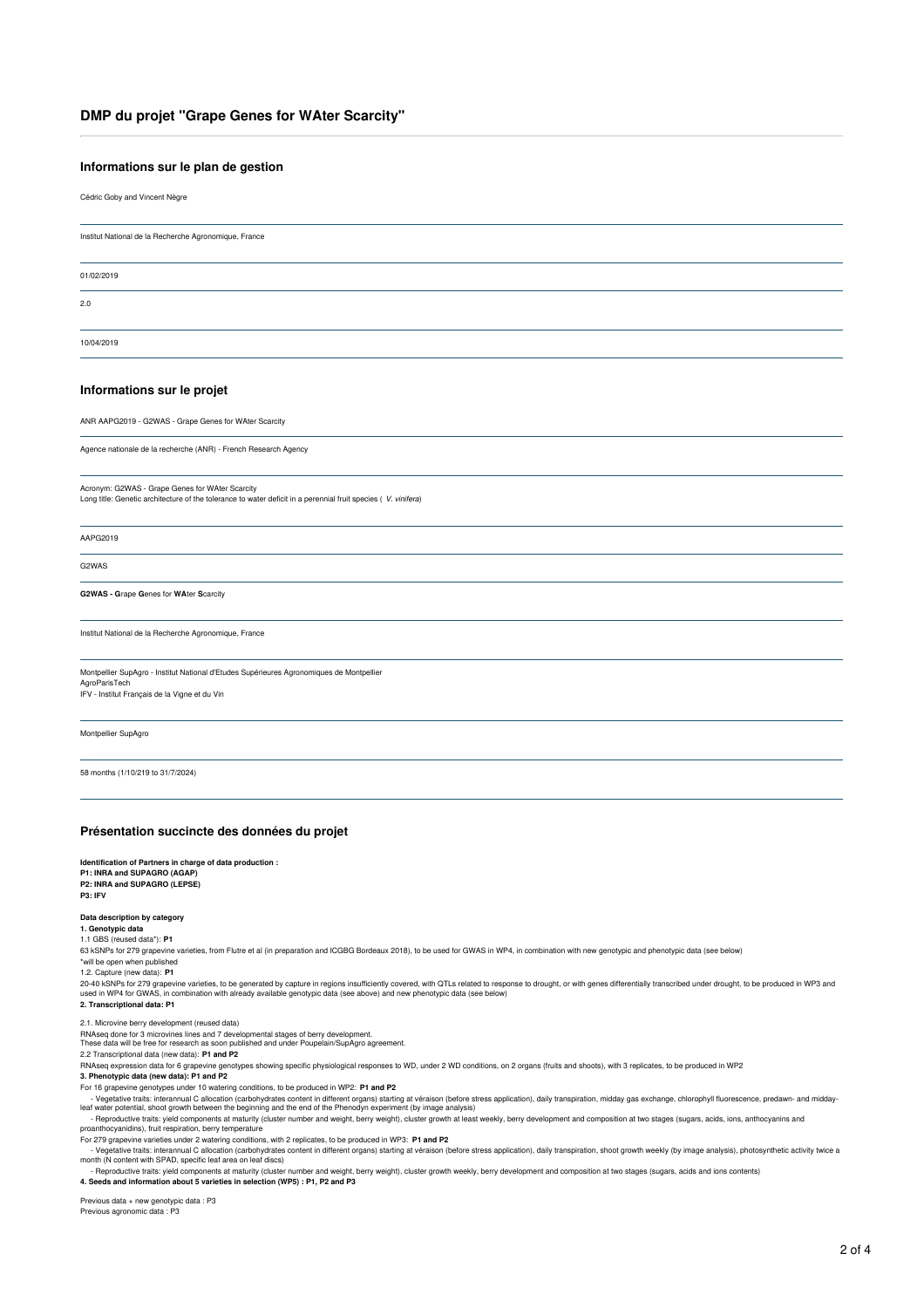### **Droits de propriété intellectuelle**

A consortium agreement has been signed to define the intellectual property rights, exploitation rights, on the results of the project.

General principles: Previous data remain the property of the providing partner (P1, P2, P3).

Data generated and results obtained by only one partner belong to the partner that generated them.

Data generated and results obtained by several partners are equally owned by the partners who generated them.

Plant material from IFV (5 varieties in WP2 and WP5) and INRA (panel of 279 varieties from the Vassal-Montpellier Grapevine Biological Resources Center in WP3) will be used in the project. A consortium agreement will specify the rights to use the plant material, and the formalities to be carried out when required.

# **Confidentialité**

Genotypic and phenotypic data sets on the 5 genotypes of the private partner IFV will be considered confidential. A consortium agreement has been signed.

A confidentiality clause will be included in the consortium agreement for this material.

Data will be secured on a dedicated server, with password restricting the access and communication encryption. Access to these data will be examined on request following rules defined in the consortium agreement.

# **Partage des données à l'issue du projet**

No obligation of public access as one of the partners is of private status. Nevertheless, as the consortium is mainly formed with public institutions, it will be willing to widely share as much as possible the data. A consortium agreement has been signed.

For potential commercial exploitation by the Partner IFV, genotyping and phenotyping data for the 5 varieties of the IFV will not be shared at the end of the project unless otherwise agreed by the IFV. The other data will be shared following rules defined in the consortium agreement.

Reuse of metadata on collected samples for further sample analyses in other projects. Comparison of the data obtained in the G2WAS project with data obtained in subsequent projects using the same panel (e. g. Muse Panel 279 2020-2030).

No.

The data will be accessible from the INRA data repository : <https://data.inra.fr/>

The choice of the most appropriate license will be finalized in the consortium agreement within 3 months after the start of the project (see GANTT).

The choice of the most appropriate license will be finalized in the consortium agreement within 3 months after the start of the project (see GANTT).

The INRA data repository ([https://data.inra.fr/\)](https://data.inra.fr/) which will be used in this project will ensure a long term access to metadata

A DOI is automatically assigned to the datasets deposited in the INRA data repository.

INRA will be in charge of the DOI's requests.

# **Description et organisation des données**

Data will be stored in the information system **PHIS** (Neveu et al. New Phytologist 2018).

**PHIS** is an open source Information System for phenomic data that allows integration and sharing of multi-source and multi-scale data as well as semantic annotation of experiments with knowledge and metadata.<br>PHIS is an o PHIS can dialogue and interoperate with external resources.

For instance, PHIS curently provides elaborated data to the Environment and Phenotype Information System (EPHESIS, https://urgi.versailles.inra.fr)/ephesis/), to the collaborative Breeding API (BrAPI) (http://brapi.org) an The software MySQL is also used to build the database.

A "README" file will be written to gather basic information on the data and metadata (name of the source, file format, identifier, description of the content, environmental conditions when obtaining the samples, type of an

Metadata for WP2, 3 and 5 include protocols, description of variables, plant material and environmental conditions, time of day as well as electronic notebook. Metadata will be stored in the PHIS information system. PHIS u